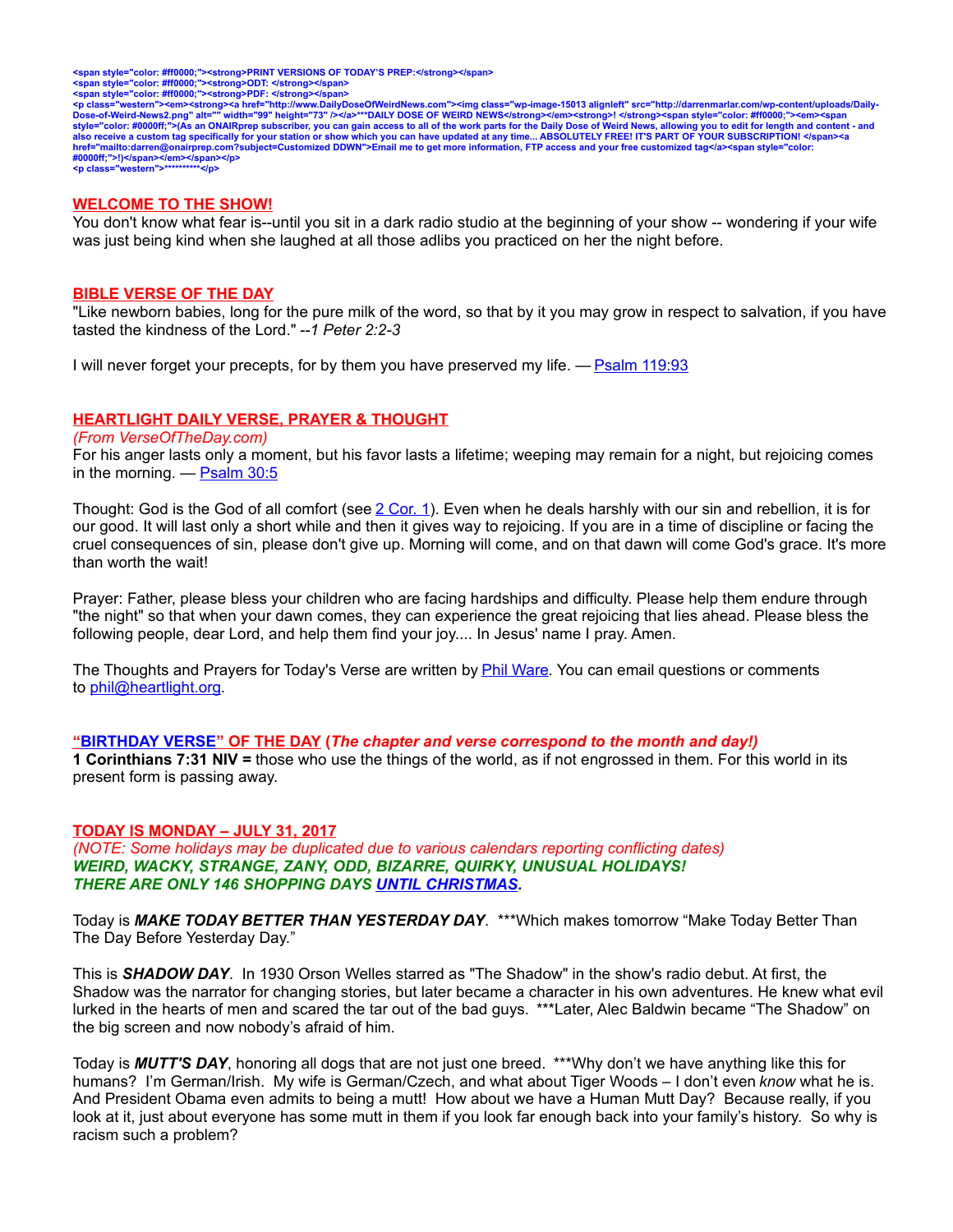Today is *MAKE HOMEMADE ICE CREAM AND INVITE THE NEIGHBORS OVER DAY*. \*\*\*Does anyone still make ice cream at home anymore? It's hard to beat when it comes to taste and texture. There's a "today in history" fact about ice cream as well. On this day in 2001, a Tokyo exhibit featured sweet potato, squid, ox tongue, cactus, eel, crab, and octopus ice cream. Perhaps that's why we don't make homemade ice cream anymore.

This is *PHONUITAR DAY.* In 1969 Moscow police reported that thieves had stolen telephone parts from thousands of phone booths to convert their acoustic guitars to electric. \*\*\*Proving that it's not "Rock 'n' Roll" that corrupted society... it's telephones.

#### **TODAY IS ALSO...**

National Mutt Day Uncommon Instruments Awareness Day World Ranger Day

**COMING UP NEXT** *(Just a list, we are not endorsing the holidays posted below. Find more holidays and link to their websites at* [BrownieLocks.com](https://www.brownielocks.com/month2.html)*)*

# *TUESDAY, AUGUST 01*

Girlfriend's Day Lughnasa Mead Day National Minority Donor Awareness Day National Night Out Respect For Parents Rounds Resounding Day Spider-Man Day Tisha B'Av US Air Force Day World Lung Cancer Day World Wide Web Day World Scout Scarf Day

#### *WEDNESDAY, AUGUST 02*

Earth Over Shoot Day or Ecological Debt Day International Albarino Day National Coloring Book Day Take A Penny/Leave A Penny Day

# *THURSDAY, AUGUST 03*

Friendship Day Watermelon Day India Pale Ale Beer Day

# *FRIDAY, AUGUST 04*

Braham Pie Day or Homemade Pie Day Coast Guard Day International Beer Day Tomboy Tools Day Twins Day National Chocolate Chip Day Single Working Women's Day Social Security Day

# *SATURDAY, AUGUST 05*

International Hangover Day Mead Day National Disc Golf Day National Jamaican Patty Day National Mustard Day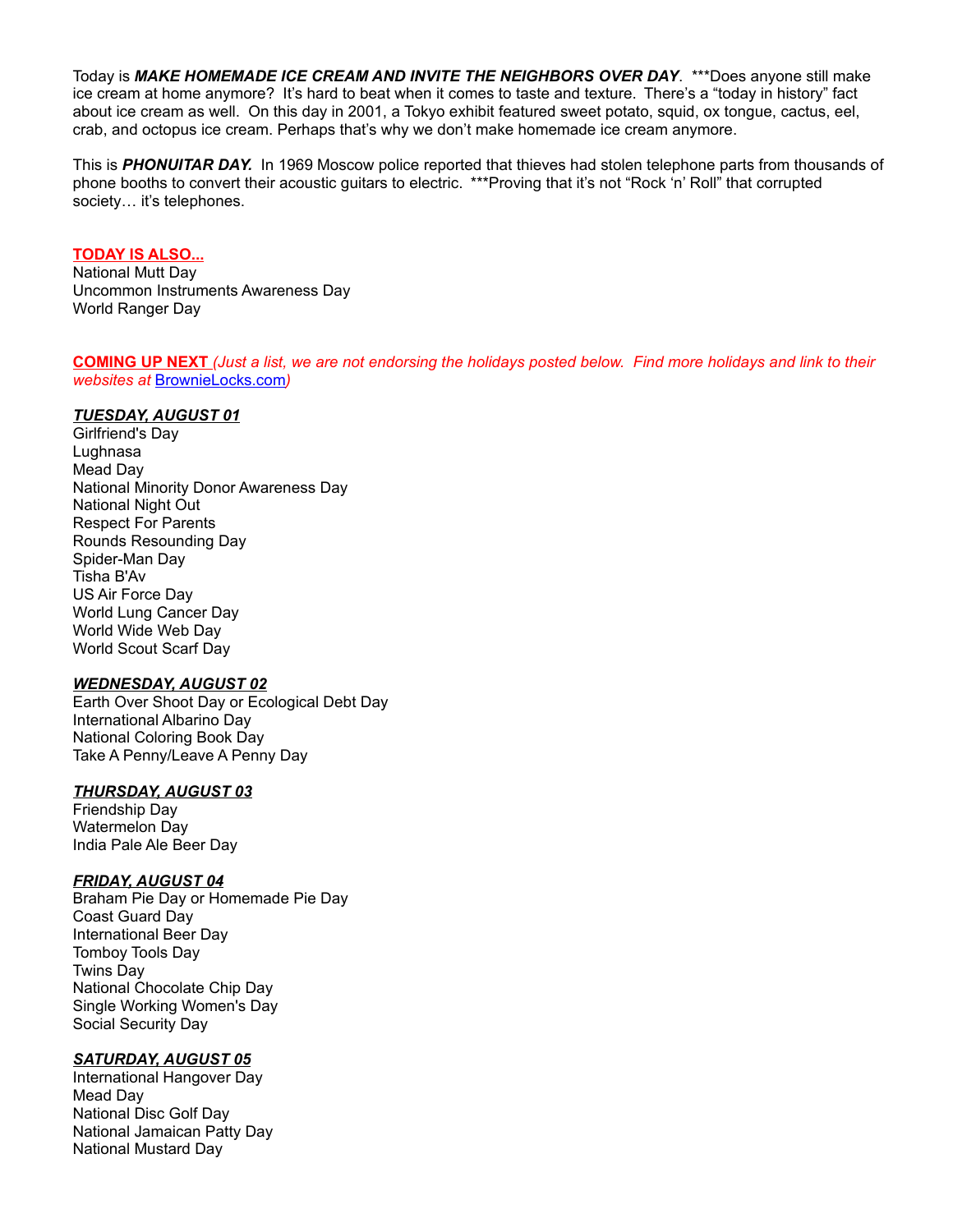National Oyster Day National Underwear Day Sandcastle Day

### *SUNDAY, AUGUST 06*

American Family Day Friendship Day Hiroshima Day National Doll Day National Kids' Day Sister's Day National Fresh Breath National Root Beer Float Day

#### *MONDAY, AUGUST 07*

Assistance Dog Day Lighthouse Day National Psychic Day Particularly Preposterous Packaging Day Professional Speakers Day Purple Heart Day

### **ON THIS DAY**

**1498:** Christopher Columbus discovered the island of Trinidad. \*\*\*Which was certainly news to the people already living there.

**1845:** The French Army introduced the saxophone to its military band. The instrument had been invented by Adolphe Sax of Belgium.

**1928:** Leo, the MGM Lion, first roared for the debut of the movie "White Shadows of the South Seas."

**1930:** Orson Welles starred as "The Shadow" in the show's radio debut. At first, the Shadow was the narrator for changing stories, but later became a character in his own adventures. He had the ability to cloud men's minds so they could not see him and he knew what evil lurked in the hearts of men.

**1964:** Singer Jim Reeves died in a Tennessee plane crash at age 39. He had 51 Top 10 country hits and 11 #1 singles. Biggest hit: "He'll Have to Go" in 1960.

**1969:** Moscow police reported that thieves had stolen telephone parts from thousands of phone booths to convert their acoustic guitars to electric.

**1971:** David Scott and James Irwin became history's first moon riders, taking their lunar dune buggy for a 2-hour drive on the surface of the moon.

**1973:** The ABA Virginia Squires traded Julius Earving to the New York Nets.

**1984:** Reporter Leeza Gibbons made her first appearance on TV's "Entertainment Tonight." *[\(audio clip\)](http://www.darrenmarlar.com/audio/TV-EntertainmentTonight.mp3)*

**1995:** The Walt Disney Company agreed to acquire Capital Cities/ABC in a deal placed at \$19 billion.

**1995:** Selena's first English album, "Dreaming of You," debuted at No. 1 in Billboard four months after her death. Selena was the first Latin artist to debut at No. 1.

**1996:** Three brothers, a sister, and two cousins all drowned while trying to rescue a chicken and each other from a 60 foot-deep well in Nazlat Imara, Egypt. The chicken survived.

**1996:** Ottawa-born Alanis Morissette kicked off her first Canadian tour before 15,000 fans at GM Place in Vancouver.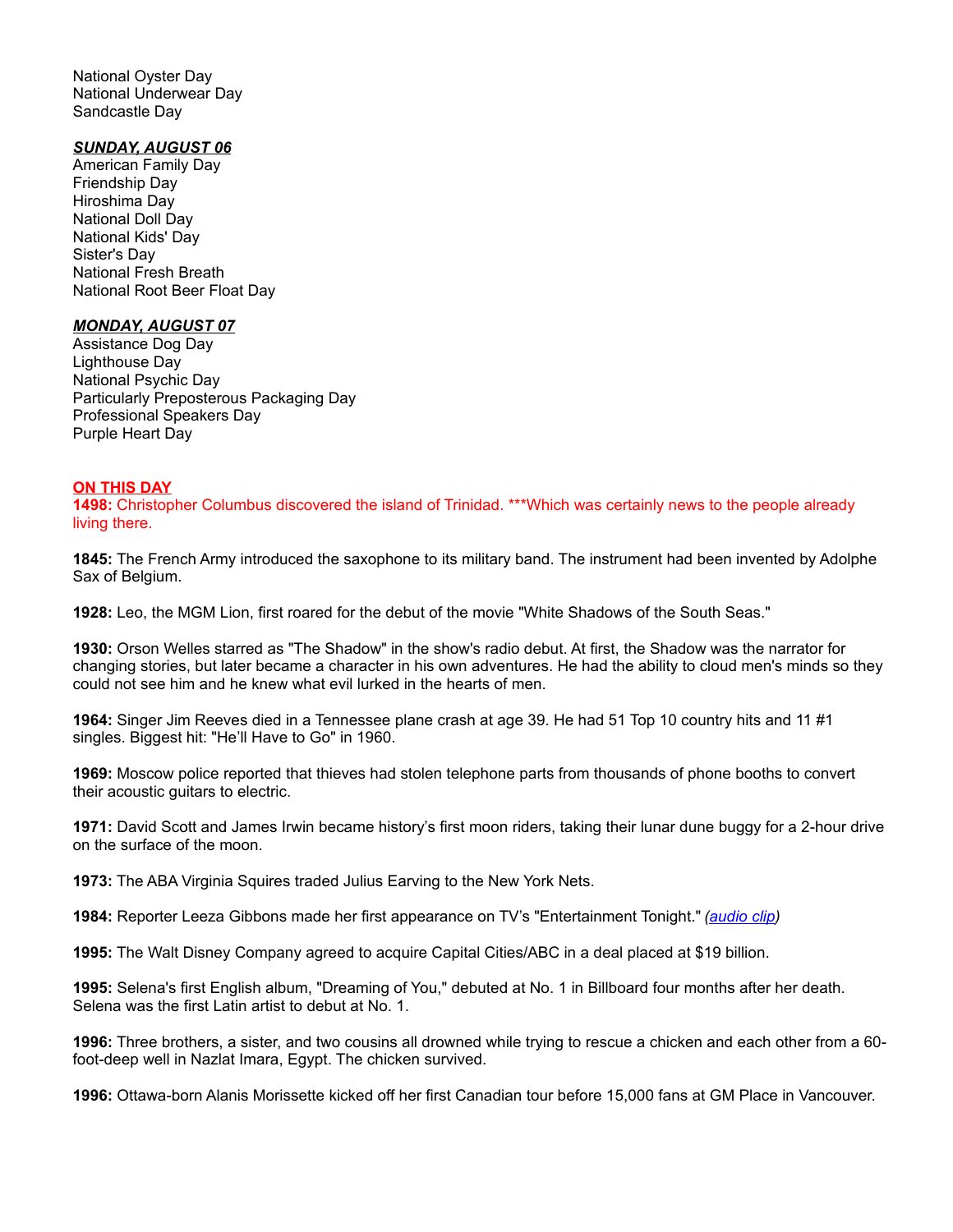**1997:** Children's Memorial Hospital in Chicago announced that "the Teddy Bear Lady," a \$15-thousand-a-year secretary who passed out teddy bears to children in the hospital, had left \$18-million for research into children's diseases. Gladys Holm, who never married and had no heirs, apparently had invested wisely in the stock market.

**2001:** A Tokyo exhibit featured sweet potato, squid, ox tongue, cactus, eel, crab, and octopus ice cream. The Mainichi Daily News called the unusual flavors "surprisingly tasty."

**2002:** A knife-wielding robber in the Philippines was beaten up by his victim, a 25-year-old pregnant woman with a black belt in taekwondo. Clarissa de Guzman of Manila said when the robber focused his attention on her jewelry and money, she kicked him in the head, then in the groin and all over.

# **TODAY IN CHRISTIAN HISTORY**

**768:** A man known as Philip began and ended his reign as Catholic Pope. \*\*\* He won it on the medieval game show, "Pope For A Day."

**1556:** Ignatius of Loyola, Spanish Roman Catholic reformer and founder of the Society of Jesus (Jesuits), dies in Rome. During his life he saw 1,000 men join his order and 100 colleges and seminaries established. Apart from his order, Ignatius's greatest legacy he left in his Spiritual Exercises, a devotional guide that has been in constant use for over 460 years.

**1566:** Bartolome de las Casas, the first Spaniard ordained in the New World and "Father to the Indians," dies in Spain. He wrote several books detailing the horrors committed upon Native Americans by the Spanish settlers, and argued for the humanity of the Indians against many of his countrymen who had described them as children or subhuman.

**1966:** After John Lennon proclaims the Beatles to be "more popular than Jesus," residents of Alabama burn the band's records and other products.

**1970:** The complete New American Standard Version of the Bible is published.

#### **BIRTHDAY RAP-UP**

- o actor ("Las Vegas", Insp. Jack Ellis on "The Division", Clark Kent/Superman on "The Adventures of Lois & Clark") Dean Cain 51 *[\(audio clip\)](http://www.darrenmarlar.com/audio/TV-LoisAndClark.mp3)*
- o actor (*Blade* movies, *U.S. Marshalls, Murder At 1600, Demolition Man, Passenger 57, Major League*) Wesley Snipes is 55
- o actor (Detective Steve Sloan on "Diagnosis Murder") Barry Van Dyke 66 *[\(audio clip\)](http://www.darrenmarlar.com/audio/TV-DiagnosisMurder.mp3)*

#### **BEE-BOP BIRTHDAYS**

# *(Music Artist Birthdays From [SongFacts.com\)](http://calendar.songfacts.com/)* **1911** : George Liberace **1918** : Hank Jones **1923** : Ahmet Ertegun **1931** : Kenny Burrell **1939** : John West [\(Gary Lewis and the Playboys\)](http://www.songfacts.com/search_fact.php?combinedartists=Gary+Lewis+and+the+Playboys) **1942** : Daniel Boone **1943** : [Lobo](http://www.songfacts.com/artist:lobo.php) **1945** : Gary Lewis ((**Gary Lewis and the Playboys**) **1946** : Bob Welch [\(Fleetwood Mac\)](http://www.artistfacts.com/detail.php?id=210) 1947 : Karl Green [\(Herman's Hermits\)](http://www.songfacts.com/search_fact.php?combinedartists=herman) **1953** : Hugh McDowell [\(Electric Light Orchestra\)](http://www.artistfacts.com/detail.php?id=75) **1957** : Daniel Ash (Love & Rockets) **1959** : Bill Berry [\(R.E.M.\)](http://www.artistfacts.com/detail.php?id=137) **1963** : [Fatboy Slim](http://www.songfacts.com/artist:fatboy_slim.php)

**1978** : Will Champion [\(Coldplay\)](http://www.artistfacts.com/detail.php?id=67)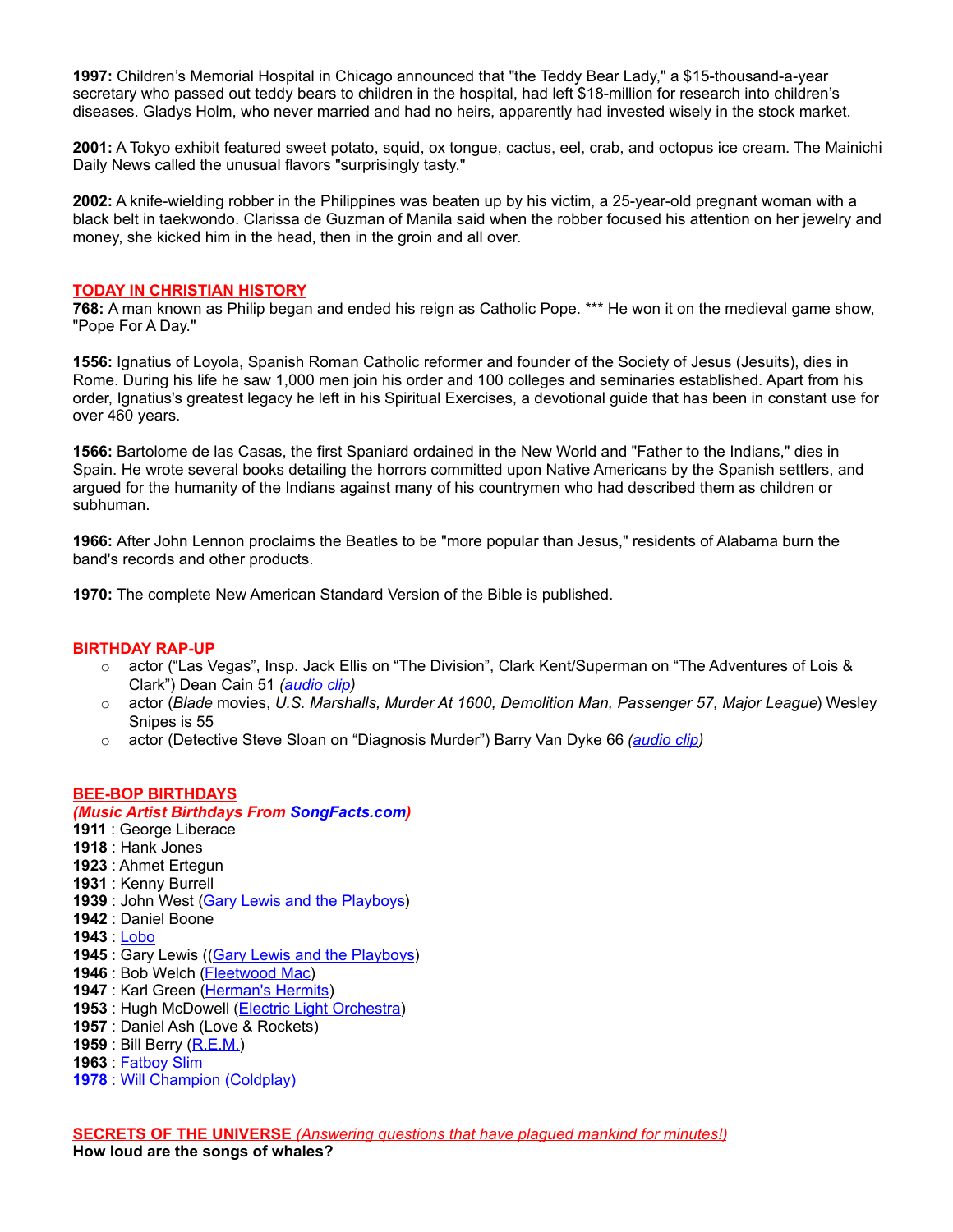People who live near the shores of quiet bays where whales visit can sometimes hear their beautiful songs even above water. At times, the whale songs can be loud enough to be heard indoors. The songs of humpback whales have been measured at 170 decibels underwater, which is equivalent to 144 decibels in the air (every 10 decibels represents a 10-fold increase in sound intensity.) This is louder than a jet engine, which blasts 140 decibels at full throttle. But the loud-song champions are the blue whales, whose earsplitting melodies can reach 188 decibels underwater (162 db in air), more than 100 times louder than a roaring jet engine. These ocean leviathans are the world's champion loud noise making animals.

# **NEWS KICKERS**

**(None on weekends. Want a customizable version with your specific station tag, FREE?** Email me for more [information](mailto:darren@onairprep.com?subject=Customized%20DDWN)*! )*

# *NEW NEWS KICKERS…*

A driver in England crashed his \$340,000 Ferrari an hour after he bought it. The sports car was totaled but the driver walked away with only cuts and bruises. \*\*\*Also totaled was this guy's ego and his rate on auto insurance.

A supermarket in Scotland has come up with a relaxed check-out line where people are encouraged to take their time, talk and ask the cashier questions. \*\*\*And that sounds like a great idea... as long as nobody is behind you. If there is, then that SUCKS!

Now they're talking about Sean Spicer being on the next season of Dancing with the Stars. \*\*\*Well he's already used to dancing around reporters questions, so why not!

When police in England stopped a taxi driver for speeding one recent evening, he blamed it on his passengers' foulsmelling flatulence. \*\*\*There's a lesson to be learned here. If the farts are IN your car, you can't drive away from them - no matter how fast you go.

The Pentagon reportedly spends \$84-million on erectile dysfunction medication every year. \*\*\*Okay... somebody needs to show me in writing what the definition of "national defense" actually is in this country.

Women prefer real men. As in men who have hairy chests and beer bellies, rather than men who dress well and get manicures. That's the word from a survey of British women conducted by Lion Bar Ice Cream. They found 80% of women consider the metrosexual traits of hair straightening and frequent tanning to be a sexual turnoff. The poll also found that 10% of women like the smell of beer on a man's breath, while 20% admitted they are attracted to men with "a bit of body odor." \*\*\*Well then – if I'm ever single again I'm moving to Britain, post haste!

Anne Hathaway is in talks for the title role in a live-action "Barbie" movie. \*\*\*Which sounds almost as appealing as a sequel to "Gem and the Holograms". Almost.

If you want to be so happy, whistle while you work -- either literally or figuratively. You need to find a job that offers meaningful work where you believe your contributions are adding to the company's big goals. "That can be the most powerful force to keeping people happy," says Dr. Jonathon Halbesleben (an associate professor of organizational behavior at the University of Alabama). While a competitive salary and benefits package are essential, they are not what ultimately make us happy at work or stay at the job. One way to achieve a happy workplace is through "job crafting." This is a radical idea -- at least from the boss's point of view -- where employees write their own job description based on what they're interested in with specific tasks that suit their skills and make them happy. \*\*\*I can understand why the boss might be a bit nervous about that idea. My perfect job description would be spending 8 hours a day watching Netflix while eating Cheetos.

Christie Brinkley says it's hard to meet "nice guys" at age 63. \*\*\*I'm finding that very difficult to believe because, well, she's Christie Brinkley and men from the age of 20 to 120 want to date her.

Police in Iceland really want drivers to stop looking at the Northern Lights. Iceland's Road and Coastal Administration, is trying to figure out how to deal with tourists suddenly parking their cars in the middle of Iceland's highways to snap photos of the lights. \*\*\*Have you tried the OFF switch?

President Trump donated his entire second quarter salary as president to the Department of Education. \*\*\*Where teachers will educate our children in the English language so they can someday become President of the United States and speak with a sixth-grade vocabulary.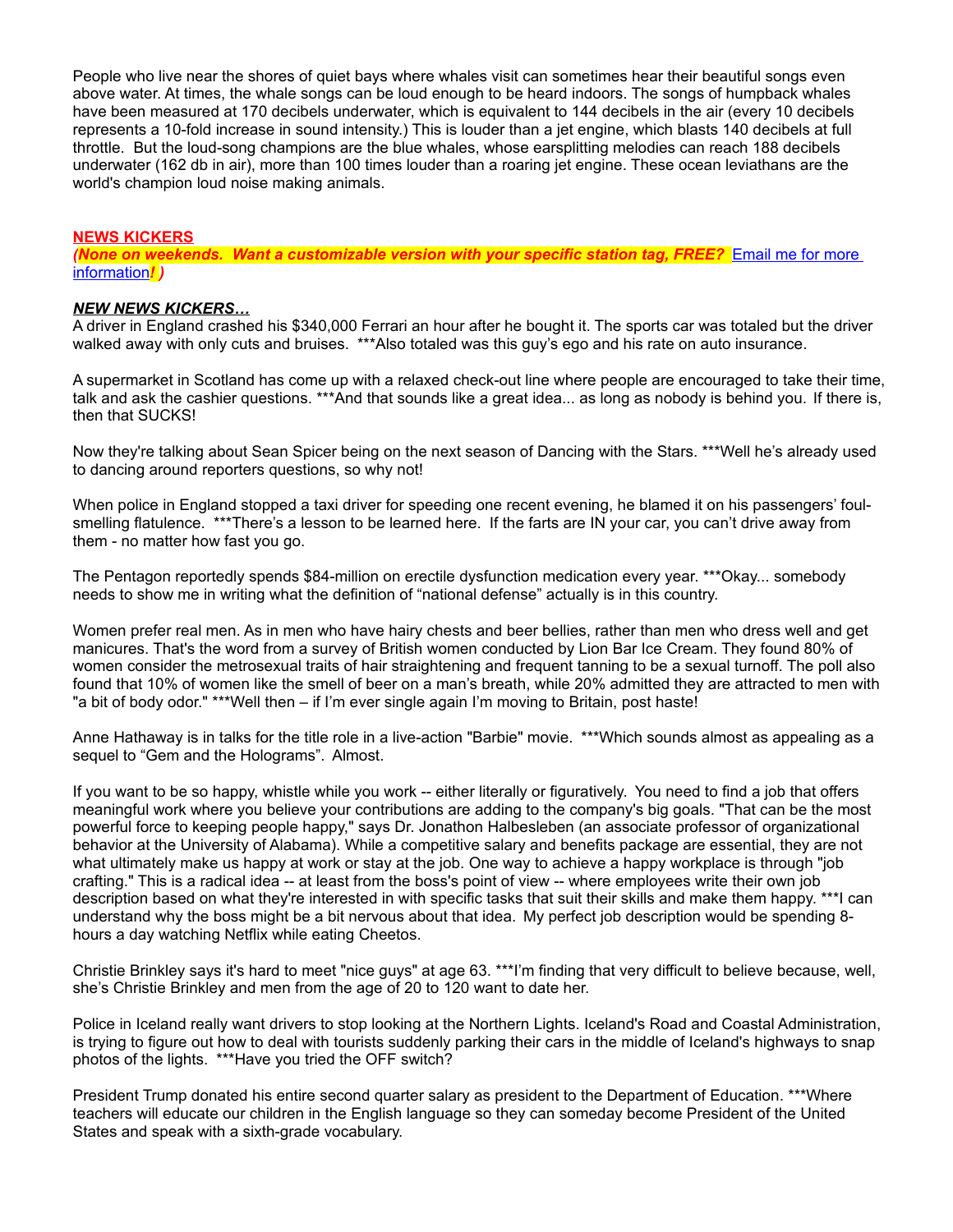# *NEWS KICKER EVERGREENS…*

A survey by the UK version of the Girl Scouts (Girlguiding) found that marriage is not on the priority list for teens as much as it used to be. The majority of girls 7- to 21-years-old defined "success" as "being confident and independent" rather than "being married." Just three years ago the majority chose marriage as the #1 achievement before 30. \*\*\*I blame the media. Why would women want to get married nowadays when the "standard" is (KANYE WEST) or (JUSTIN BIEBER)?

You've heard the joke that there's a Starbucks on every corner. Not true -- that's just silly. But there's one within 20 miles of 80 percent of Americans, and the furthest you'd ever have to drive to get your coffee fix from a Starbucksowned store is 140 miles. \*\*\*And the gas for that trip roughly equals the same amount as a Starbucks vent mocha.

According to a study from Harvard Medical School in Boston, fresh blooms brighten more than a room; they also lift your mood. \*\*\*For those with allergies, they suggest watching a movie starring Orlando Bloom.

A recent survey says that 1 in 10 Americans don't carry around cash anymore. \*\*\*In THIS economy? Who actually has cash?

# **AS THE JUNGLE TURNS**

# **[CLICK HERE](http://www.darrenmarlar.com/audio/AsTheJungleTurns/MMJJ0123.mp3) TO DOWNLOAD MONDAY'S EPISODE**

OPEN: When last we left the jungle, Gruffy Bear was substituting in a bowling tournament and was bowling better than he'd ever bowled before. Unfortunately, every time Gruffy bowled well, it meant the team moved to the next level… and Gruffy would have to keep canceling his checkers games with Sully. He's already cancelled three times… will he do it to Sully again?

CLOSE: That's not good… Gruffy is now so caught up in himself and his bowling skills that he's about to lose a good friend. Will he snap out of it? Tune in again next time, as FancyMonkey.com, (Show Name), and (Station Call Letters) bring you As the Jungle Turns!

*\*\*\*You may simulcast "As the Jungle Turns" on the Internet stream of your live broadcast only. Any other Internet use of "As the Jungle Turns" in whole or part including podcasting of your live broadcast is a violation of copyright law. Thank you for your cooperation on this vitally important issue. If you have any questions, please [e-mail](mailto:radio@fancymonkey.com?subject=Internet%20Use) us and ask about "Jungle Jam & Friends the Radio Show" usage.*

# **MOMENT OF DUH**

# **Smoking is dumb. Lighting your cigarette in an unconventional way can be a Moment of Duh!**

They say that cigarette smoking is hazardous to your health and Omaha's Tim Green found that out the hard way. However, cancer is the least of Tim's worries after he tried to light a cigarette using a propane torch. He ended up starting a fire in his detached garage which left him hospitalized in critical condition with third-degree burns.

#### **TOP TEN TOP TEN SIGNS IT'S TIME TO CLEAN OUT YOUR REFRIGERATOR**

10. Something is in there shrieking in pain, but you can't seem to find it.

9. You open the bowl of green growing stuff, and the Crocodile Hunter is right behind you saying "Look at the size of those teeth!"

8. The applesauce looks like sauerkraut and has begun fashioning rudimentary tools.

7. You suspect the mammoth has gone bad by now.

6. When you fail to close the door all the way, the meat drawer gets it for you.

5. The fridge bulb burned out six months ago, but there's still plenty of light coming from that burping mass in the back corner

4. You have to put fresh meat in the freezer, because when you put it in the fridge overnight, something eats it.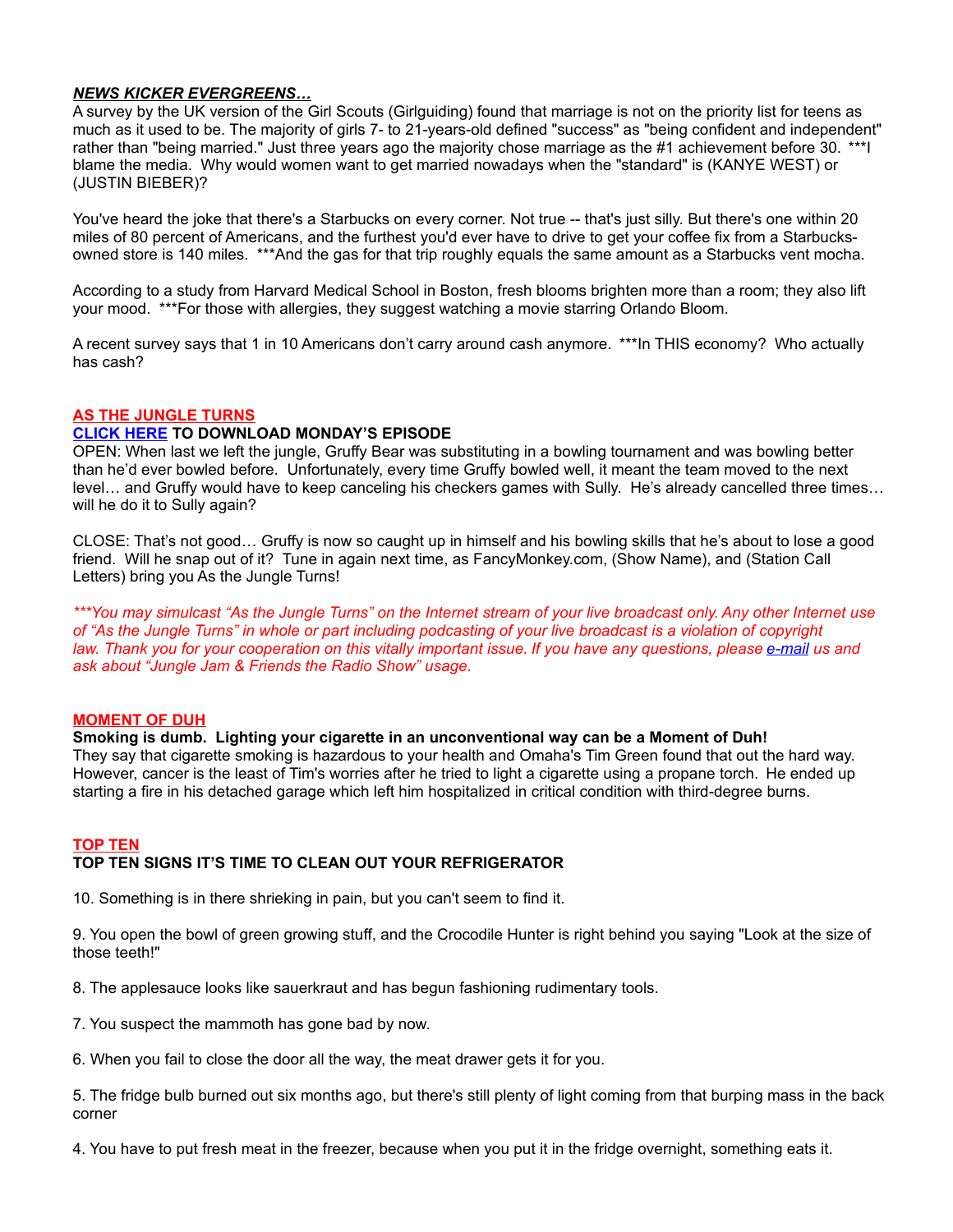3. The creatures inside have constructed their own "inner fridge" and it has been cleaned out twice since you last did yours.

2. Last week you tried eating some of the food from the back of the fridge. Today you woke up beside a road in Oregon, with no memory of the past week.

1. You reach in for the milk, but instead find something that looks like a jug of concrete.

#### **THE FILES OF LAW & DISORDER**

**How hard is it really to be a criminal in Alaska anyway? Think about it, everyone wears a ski mask. Nevertheless there are those who screw it up.**

FILE #1: Roger D. Yost and William Isberg were arrested in Fairbanks after they tried to get a 500-pound safe out the door of a Moose Lodge hall. Who knows? They might have gotten away with it except they had no real way of getting the safe home after they apparently forgot they had arrived at the Lodge -- on bicycles! (The Fairbanks Daily News-Miner)

FILE #2: A police officer in Bollnas, Sweden, confessed that he robbed a bank, then returned to the same bank an hour later as the lead investigator of the crime. His colleagues became suspicious when he bought a new car for \$31,400 (US) cash, using money from the robbery.

FILE #3: 24-year-old Dantzler L. Thomas of Minneapolis, allegedly tried to rob a grocery store, but tripped himself up when he put his gun on the counter so he could scoop up the cash. The store clerk lost no time in grabbing the discarded gun and turned it on the would-be robber who then ran out of the store.

STRANGE LAW: In Illinois you can receive a fine up to \$1000 for beating rats with a baseball bat.

### **THIS IS YOUR BRAIN ON DRUGS**

*"This Is Your Brain On Drugs" is about people doing dumb things under the influence, but addiction is no laughing matter. If you or someone you know needs help, there's a toll free number you can call 1-800-438- 0380. That's the Addiction Hope and Help Line at 1-800-438-0380.*

# **Drunk driving can now be blamed on high-heels!**

Attorney Bill Thomas of Durham, North Carolina, has created a new defense for women accused of DUI: the high heel excuse. Thomas argued that the sobriety test was unfair because it required his client to walk a long straight line, pivot quickly and stand on one foot for 30 seconds, all of which were impossible because she was wearing stilettos with 3-1/2-inch heels which make women wiggle. He claimed that under the circumstances, she did remarkably well by balancing on one foot for 16 seconds. The judge agreed, invalidated the test and tossed out the case.

#### **PHONER PHUN**

Secret signals - those secret signs you use with your spouse when you want to get off the phone or leave a party. There's the "under the table claw," secret hand signals, the hair flick, special phrases you'll utter that actually are a secret code just between the two of you – indicating it's time to leave the party or that the person has had enough dessert, etc. What secret signals do you and your spouse use when out in public?

#### **BIBLE BRAIN BUSTER!**

**QUESTION: What instruments did John hear in his vision of the heavenly throne?**  *ANSWER: Harps (Revelation 14:2-3)*

#### **QUESTION IMPOSSIBLE**

**QUESTION: Approximately how many pounds of food will you eat in your lifetime?** *ANSWER: During your lifetime, you'll eat about 60,000 pounds of food. That's the weight of about 6 elephants.*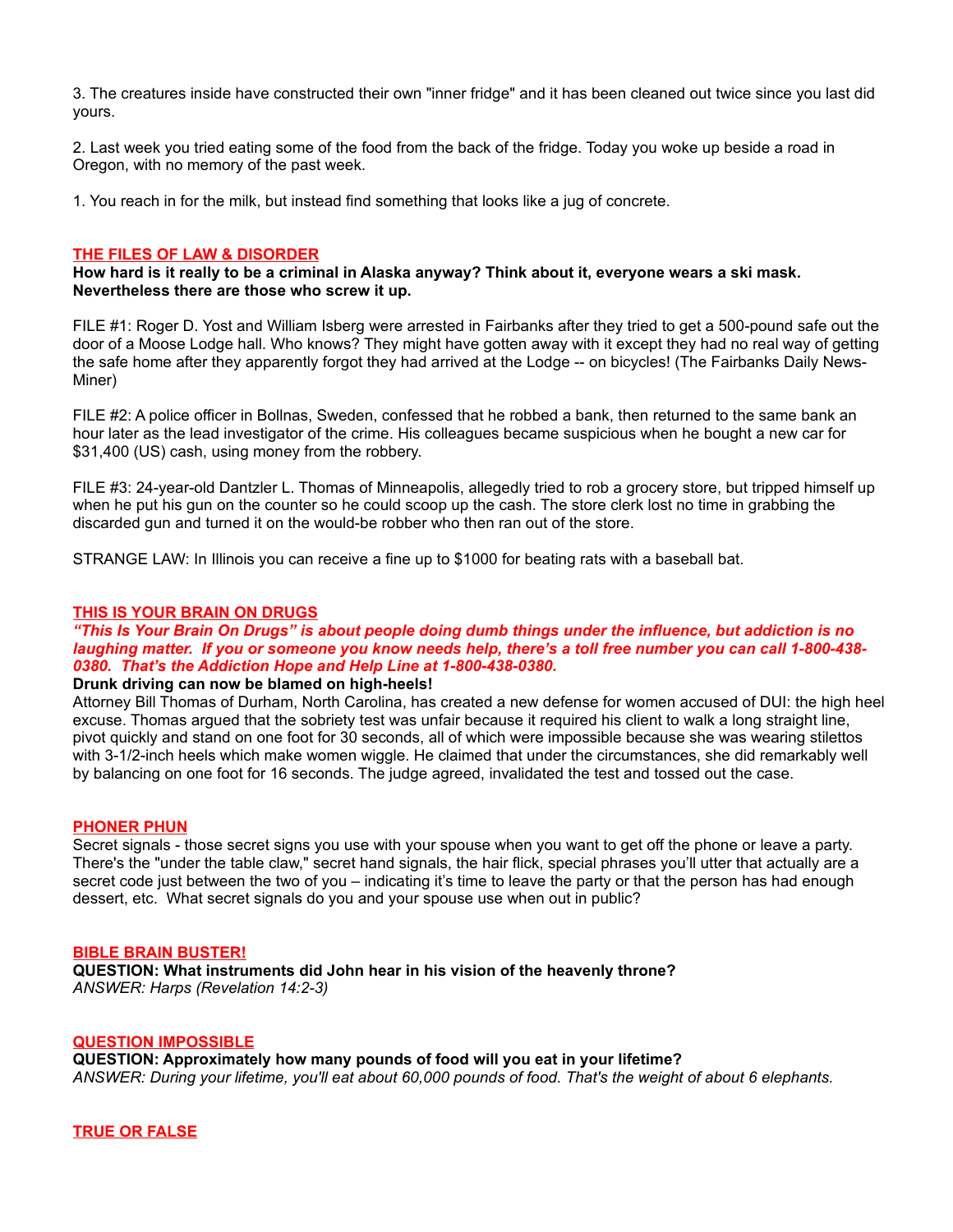# *Pay attention! If our next player doesn't answer all ten T/F questions correctly we start all over from question #1! First person to answer question #10 correctly is our winner!*

- 1. The world's oldest piece of chewing gum is 90 years old. (False it's 9,000 years old!)
- 2. About 3,000 years ago, most Egyptians died by the time they were 20. (False 30)
- 3. More people use blue toothbrushes than red ones. (True)
- 4. Your ribs move about 5 million times a year. (True, every time you breathe)
- 5. Lightning strikes about 600 times per minute on this planet. (False 6,000)
- 6. The United States once issued a 5-cent bill. (True)
- 7. You'll eat about 35,000 cookies in your lifetime. (True)
- 8. Fortune cookies were invented in China in 1918. (False they were invented in America!)
- 9. The praying mantis is the only insect that can turn its head. (True)
- 10. Dogs and cats consume almost \$7 billion worth of pet food a year. (True)

# **TABLOID MATCH GAME**

### *You have to match the blank in the tabloid headline with the word or phrase that has been removed!* **MINNEAPOLIS WOMAN \_\_\_\_\_\_\_\_\_ PIT BULL! (BITES)**

38-year-old Amy Rice of Minneapolis watched in horror as a pit bull lunged at her 12-year-old Labrador's throat. At first she tried to pull the pit bull's jaws off the throat but when that didn't work she decided to fight fire with fire. She bit the pit bull on the nose -- and bit him hard. Broke the skin and ended up with pit bull blood in her mouth. But it worked. The pit bull let go. Animal care and control manager Dan Niziolek said the case was a first, even for more seasoned animal control officers. However, now Amy has to deal with a potential rabies scare as well as her own dog Ella's wounds. The pit bull was quarantined after Amy's doctor told her of a possible rabies threat. But she's unhappy the pit bull, named Frances, wasn't immediately locked up by animal control officers. She said, "It could have been a child. It just could have been so much worse. I really question the policy of not removing the animal." (*Star Tribune*)

# **THE WAY TOO EARLY IN THE MORNING TO UNDERSTAND THE PUNCHLINE EVEN AFTER TWO CUPS OF COFFEE JOKE OF THE DAY**

# **JOKE #1**

The principal called the mother of one of his students. He said, "I have some good news and some bad news. The bad news is your son thinks he's a frog."

"What's the good news?" asked the mother.

"The good news is I think we licked the fly problem in the cafeteria."

# **JOKE #2**

Three men were flying on a plane over the jungle when it crashed. They were the only people who survived. They decided that starting the next morning one of them would go out and make weapons and see if he could kill anything. So the next morning the first man went out. He didn't come back till about noon. When they saw him they ran to him and helped him carry the deer back to the plane wreckage. They asked him how he killed it. He said, "I find tracks... I follow tracks... I kill deer."

So the next morning the second guy set out. He too came back at noon. When they saw him they ran to him and helped him carry the buffalo he had killed back to the plane wreckage. They asked him how he had killed it. He said, "I find tracks... I follow tracks... I kill buffalo."

The next morning the third guy went out. The other two were watching and watching for him. When it was almost sundown and he still hadn't returned they started getting worried. Then they saw a person stumbling towards them he looked awful, really bad cuts and a broken arm. They went and helped him to the fire they had made and asked him what had happened.

He said, "I find tracks... I follow tracks... I get hit by a train."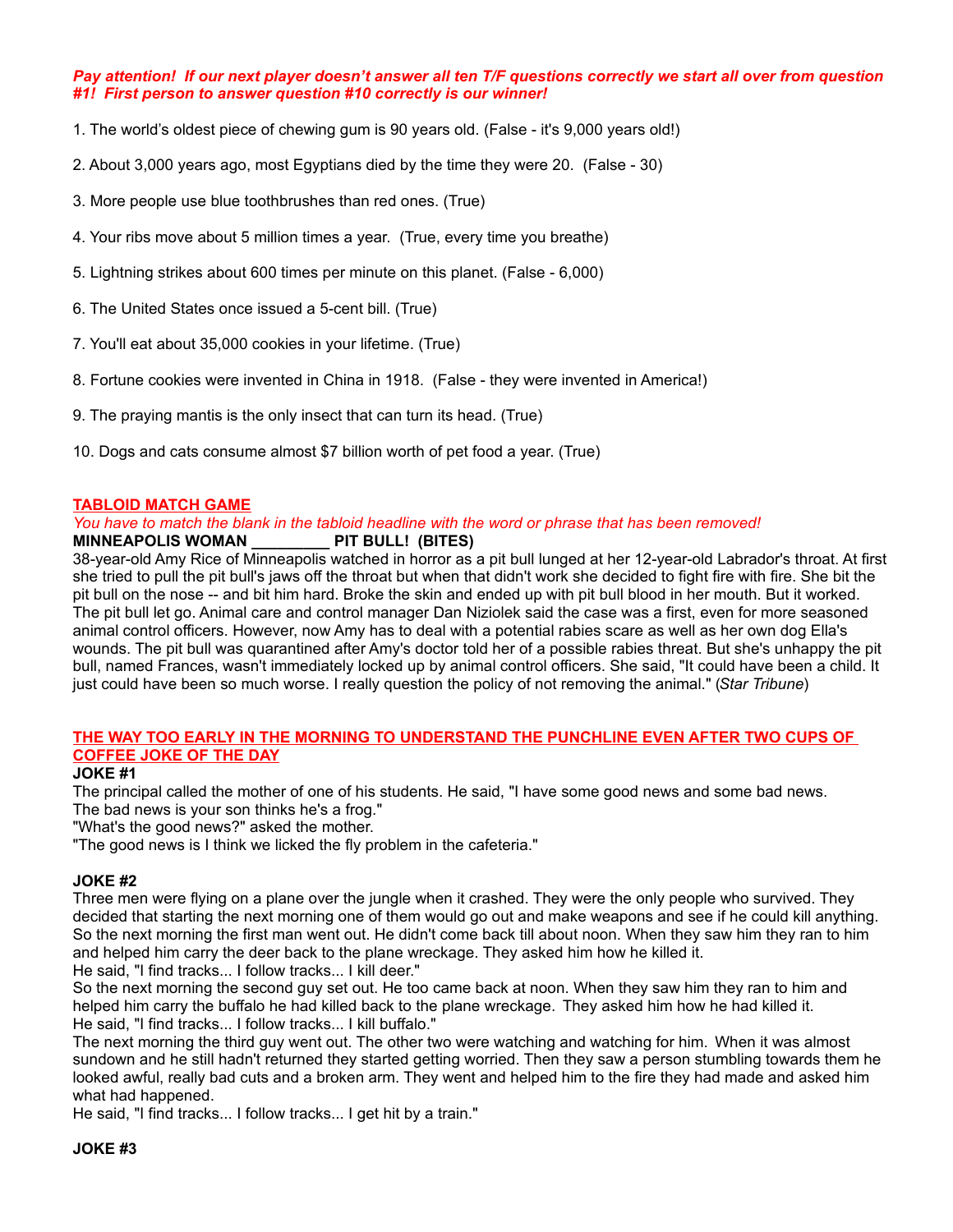On the first day of Spring Training, a baseball scout brings a horse with him to add to the starting lineup. The coach asks, "Why on earth did you bring that horse here?"

The scout replies, "Wait until you see him bat."

All the players are laughing, until the horse comes to bat. At this point, the horse grabs the bat and everyone quiets down. They stare at the horse. The pitcher, just shrugs his shoulders, and throws the ball toward home plate, when astonishingly the horse hits the ball deep into the outfield. The horse just stands there and does not move. The manager then yells at the baseball scout to tell the horse to run to first base.

The scout looks back at the manager and yells back, "If he could run, he'd be in the Kentucky Derby!"

### **USELESS FACTS**

A physics professor at the University of Connecticut claims to have designed a working time machine. \*\*\*He says all he needs to finish it is a case of plutonium and a Delorian.

An interesting trend among campgrounds across the country: lots of them are now offering free high-speed wireless internet. \*\*\*Because who wants to go out camping and "get away from it all" if you can't brag about it by uploading photos to Instagram?

# **FEATURED FUNNIES**

# **HER FIRST BALLET**

A mother took her six-year old daughter to the ballet. This was the first time the little girl had ever seen a ballet and she watched wide-eyed as the ballerinas pranced around the stage on their toes.

When the ballet was over, the mother asked her daughter if she had any questions.

"Yes, Mommy," the little girl replied, "Wouldn't it be easier if they just hired taller dancers?"

# **IT MUST BE TRUE BECAUSE I HEARD IT ON THE RADIO!**

### **C'MON RING THOSE BELLS - NOT!**

### **One of the cool things about having a church with a bell tower is, well, the BELLS! But what if your neighborhood doesn't like those bells-a-ringing?**

**…**That's what's happening in Frankfurt, Germany. Several complaints from residents of the town caused a court order to come to a church in the community. They don't have to stop ringing the bells though... they just have to ring them more softly from now on - or pay a hefty fine. \*\*\*MARLAR: Imagine that... a church being charged with disturbing the peace!

# **INSPIRATIONAL INSPIRATION**

# **INTERRUPTED BY LIFE**

# **Yes, interruptions can be annoying, but they can also mean you are greatly loved. By Bob Perks**

"I'll admit that I was angry," I said. "All I wanted was peace and quiet."

"You wanted to be left alone," my friend said.

"Yes! Well, I didn't want to be interrupted," I replied.

"You wanted to be left alone," he repeated.

I thought about what he was saying. I knew he was trying to make a point, and I just didn't want to hear it. I didn't respond to him and continued on with our normal conversation.

Later in the day I thought about what he was trying to say to me.

"You wanted to be left alone," I repeated to myself.

Ron's point was clear. About a year ago he lost his wife after a long illness. They never had children, and he has been struggling with the emptiness in his life.

I had been complaining to him about my Sunday. One day out of my life when I just really wanted to do nothing. I didn't want to go anywhere. I didn't want to see anyone. I just wanted to...be left alone, I guess.

My wife and I went upstairs to put the television on and watch some old movies. We never really get to see them because either the phone rings or we fall into a deep sleep just minutes later.

But today I was determined not to be interrupted. "I just won't answer the phone," I declared.

About 10 minutes into my "peace and quiet" the phone rang. "Don't get it!" I said.

We didn't.

Five minutes later it rang again. I knew then that it had to be my son, Keith. He always calls twice. Maybe it's an obsessive-compulsive thing or just determination, but he always calls twice when we are out. The calls show up on our phone just minutes apart. I got up and grabbed the phone this time.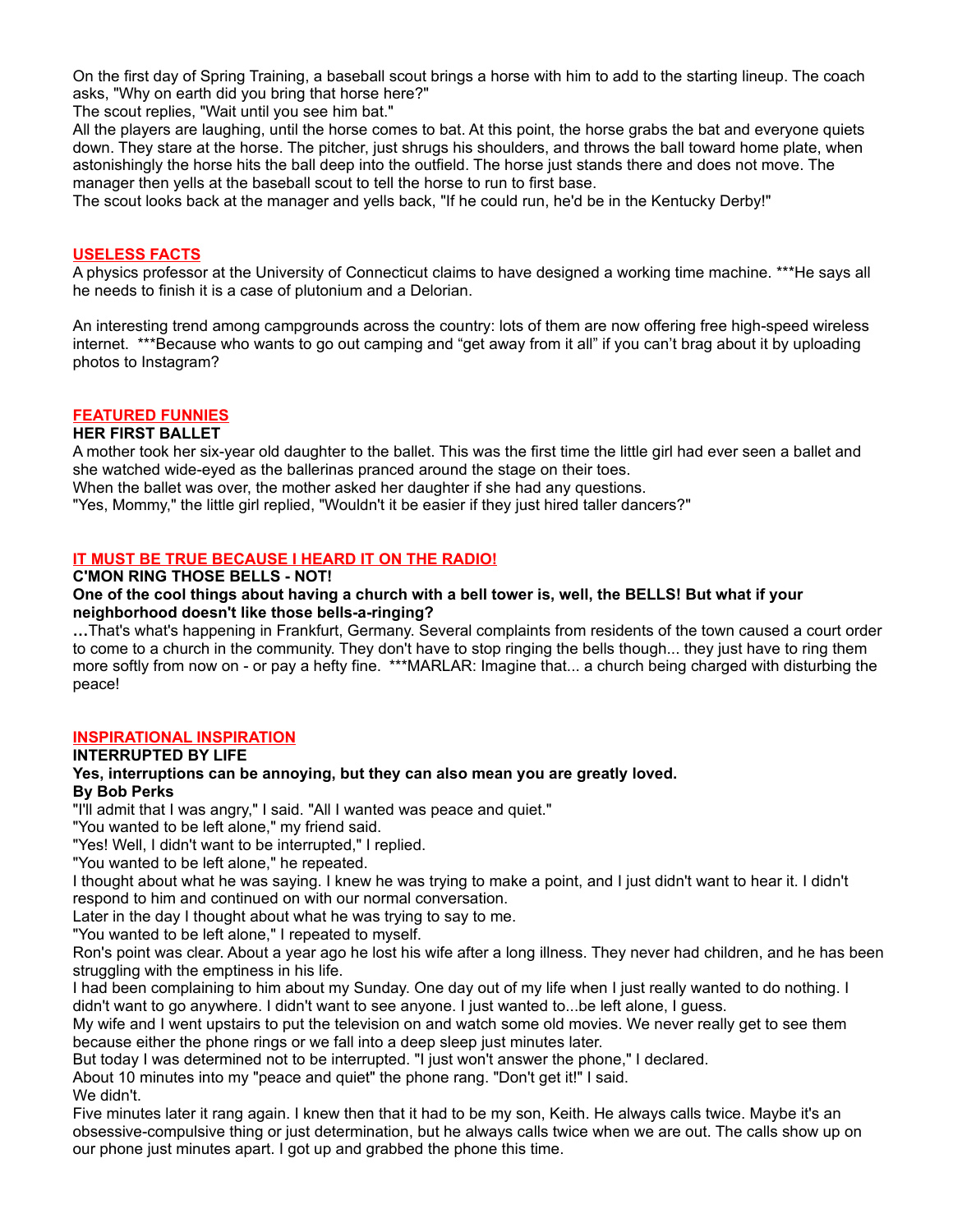He could sense a bit of frustration in my voice, and I toned it down. I didn't want him to feel like I really didn't want to speak with him.

Afterwards, I crawled back into bed. Our dogs, Ricky and Lucy, often join us for a quick nap. They normally sleep through anything, but today every little sound made them bark. Ricky has a habit of getting down off the bed and then minutes later he will scratch at the bed or moan to let you know he needs you to get him back up again. He did it three times.

I had just settled down when the phone rang again. My wife said, "Forget it," but my curiosity made me answer it. It was my brother. He was trying out his new cell phone and wanted to give me the number. We talked and I felt bad for not wanting to answer the call. He makes me laugh. Today I needed to laugh.

Not more than 15 minutes later the phone rang again. "You win!" I shouted. "I give up!" I grabbed the phone and almost yelled "Hello!" I heard the sweet voice of my neighbor from across the street. This was highly unusual for her to call at this time. I thought there might be a problem. "Bob, this is Grace. I just had to call you," she said.

"Yeah, like everyone else today!" I thought to myself.

"I just finished my lunch and I was sitting here looking out my window. Every time I do I say, 'You know you should call Bob and tell him.'"

"Tell me what?"

"I have been enjoying the beauty of your labor. Your flowers are wonderful, Bob. I sit here and enjoy my lunch just looking at those beautiful flowers you planted. Every time I do I say I should call and tell you. Well, as you and I know, life is all too unpredictable and much too short. So today I did it. Thanks, I love you, Bob!"

I thought back on that Sunday. My son called twice just to tell me about his day and to end the call with "I love you." This November 11th he will celebrate 10 years cancer free. You would think I'd appreciate his call any time of day. My dogs barked and moaned while I was trying to sleep. Every day of my life they give me unconditional love any time I want it and never get angry when I interrupt their sleep.

My brother called. He made me laugh. It was just last week I was so very worried about him. I thought I was going to lose him. Hearing his voice should be music to my ears.

My neighbor, who depends on me to watch over her, called to tell me she loved me and to thank me for the beautiful flowers she sees each day. Her warm smile and welcome hugs fill the gap in my own life. She reminds me of my mother who died from cancer when I was 21 years old.

Seven interruptions in my day.

Seven blessings. I thank God that I don't have an uninterrupted life.

I'll think I'll give my friend a call. I know he doesn't want to be left alone.

# **DRIVE TIME DEVOTIONAL**

**TEARS IN HEAVEN**

# *READ: [Revelation 21:1-8](http://bible.gospelcom.net/bible?language=english&version=NIV&passage=Revelation+21%3A1-8)*

*God will wipe away every tear from their eyes; there shall be no more death, nor sorrow, nor crying. — Revelation 21:4*

n 1991, famed British guitarist Eric Clapton was stricken with grief when his 4-year-old son Conor died as a result of a fall from an apartment window. Looking for an outlet for his grief, Clapton penned perhaps his most poignant ballad: "Tears In Heaven." It seems that every note weighs heavy with the sense of pain and loss that can be understood only by a parent who has lost a child.

Surprisingly, however, Clapton said in a television interview years later, "In a sense, it wasn't even a sad song. It was a song of belief. When it [says that] there will be no more tears in heaven, I think it's a song of optimism—of reunion." The thought of a heavenly reunion is powerful indeed. For everyone who has trusted Jesus Christ for salvation, there is the hope that we will be reunited forever in a place where "God will wipe away every tear from [our] eyes; there shall be no more death, nor sorrow, nor crying" (Revelation 21:4). And, most of all, it is a place where we will "see His face" and forever be with Christ Himself (22:4).

In our times of loss and grief, of tears and sorrow, isn't it comforting to know that Christ has purchased for us a heavenly home where there will be no more tears! —Bill Crowder

*What wonders await us in yonder fair land? The face of our Savior, the touch of His hand, No tears and no crying, no sighs or despair, For Jesus is waiting to welcome us there. —Kerr*

# **When God wipes our tears, sorrow will give way to eternal song.**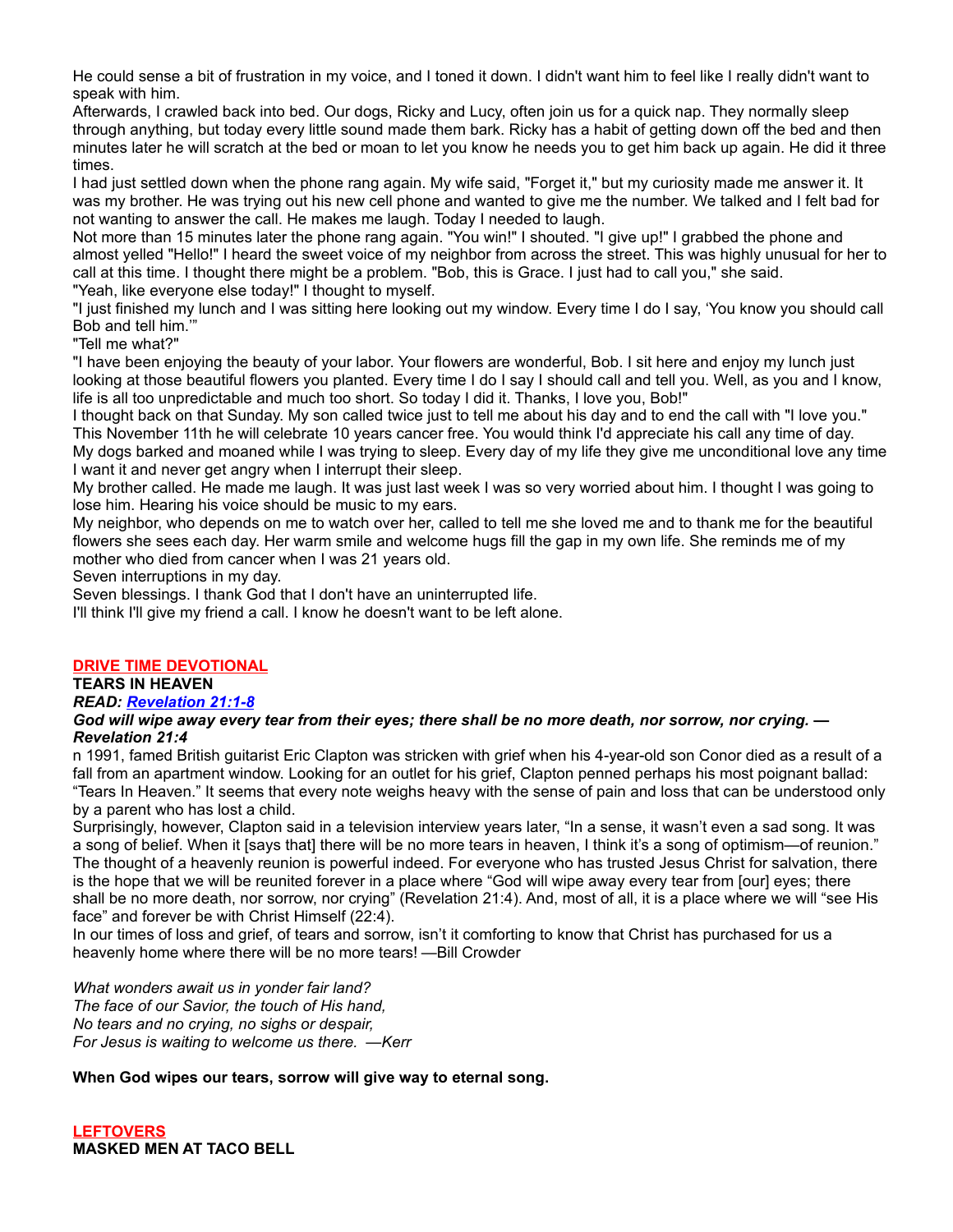When fifteen guys wearing masks burst into a Taco Bell, you know something is up – but it's not necessarily a robbery. In fact, in this case, at a Taco Bell in Grant County, Indiana, the masked men weren't there to take stuff, but to return it. The masked men were toting six 40-gallon trash bags - all filled with individual packets of taco sauce (about 25,000 in all). They left a note, saying they collected the packets over a span of three years and thought about using them for a practical joke, but decided against it and returned the packets to the Taco Bell. \*\*\*MARLAR: It sounds like this truly IS the practical joke. You just know they had fun planning this caper. "Trash bags?" Check. "Taco sauce?" Check. "Alright then… we're good to go."

# **LIFE... LIVE IT**

### **CARS LOADED WITH BACTERIA**

#### **Apparently driving is more than just dangerous... it's unhealthy!**

Microbiologists from Britain's Aston University found the typical car has 283 different types of bacteria present in every square inch. The dirtiest part of the vehicle was the gear stick, home to 356 germs per square inch. Drivers with children and pets were found to host a greater number and range of bacteria in their cars. The study, conducted for insurance.co.uk, found British motorists spend more than three years of their life behind the wheel and over a quarter eat there every week. One in four car owners said their car is littered with food wrappers and empty drink bottles, while one in six admitted to regularly leaving uneaten food in their vehicle.

### **JUST FOR FUN**

### **ANTI-CHILD PRODIGY**

**When is a child prodigy NOT a child prodigy? When he fools scientists into thinking that he is one!** The Department of Science and Technology in India sent what they believed to be a 13-year-old child prodigy to Germany to meet and interact with Nobel Prize winners. But they ended up being embarrassed because it became obvious that the child was not a prodigy at all - which should have been rather obvious from the get go. The agency believed the boy's claims, with no proof or verification; claims that should have been an obvious load of garbage to any agency claiming to be the ''Department of Science and Technology.'' The boy claimed to have discovered a ''new fundamental particle which has 'consciousness''' and claimed to have written a book entitled ''Electro-gravity Unification.'' And what says the Department of Science and Technology? They say they are shocked to learn he wasn't what he claimed to be. But they shouldn't be so shocked since THE SAME THING HAPPENED TO THEM FIVE YEARS EARLIER when one of their other ''child prodigies'' turned out to be a fake; they believed his claim that he could turn water into gasoline by mixing the water with a secret herb.

# **FUN LIST**

# **THINGS YOU NEVER WANT TO HEAR YOUR TEENAGER SAY**

- If the cops show up, don't let them in.
- What's the credit limit on your MasterCard?
- Do we have a bail bondsman?
- What's the deductible on the new car?
- You're sure you won't be back 'till Sunday night?<br>• I don't need to go to college I'll live right here w
- I don't need to go to college -- I'll live right here with you.

# **MORE SHOW PREP STUFF...**

# **10 BEST SNACKS TO PICK YOU UP**

In-between-meal snacks have taken a lot of heat in the war against obesity, but there are 10 healthy treats that will soothe your grumbling belly while boosting your energy level:

Dried apricots -- A great source of iron, vitamin A, fiber and protein.

Fresh peaches -- Eat a peach for fiber, niacin, potassium, beta-carotene and vitamin C.

Almonds -- A low cholesterol, low-sodium treat.

Raisins -- A healthy low-fat snack that's rich in potassium, phosphorus, iron and copper.

Yogurt -- Six ounces of this tasty treat offers riboflavin, vitamin B-12 and calcium.

Sesame sticks -- A single ounce contains 3 grams of protein.

Baby carrots -- Teeming with beta-carotene and vitamins A, C and B-6, as well as iron, copper and potassium.

Dried soybeans -- High in fiber, protein, iron and potassium.

Low-fat peanut butter -- A great source of protein.

Celery -- Loaded with fiber and minerals.

Low-fat string cheese -- A quick and easy source of protein and calcium.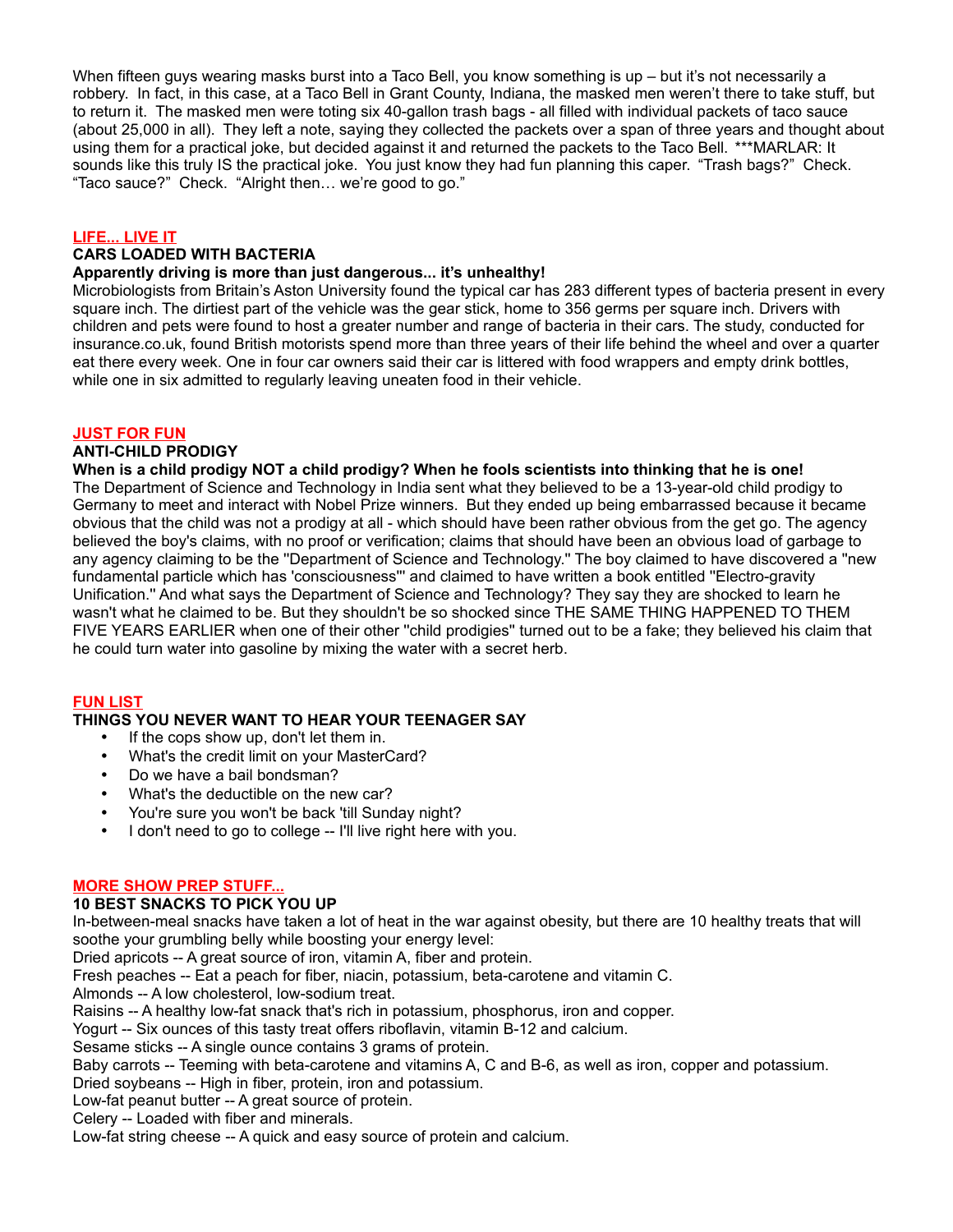# **OTHER STUFF I WANT TO CRAM INTO TODAY'S PREP**

Want to jump start your imagination? Wear something green. Scientists found the color of leaves, grass and "go" on traffic lights sparks creativity. They are even calling it "the green effect." Researchers tested the power of colors by showing a group of test subjects a white rectangle and another group a green rectangle before giving them a creative task. The green subjects ended up with more imaginative and innovative results. Green also proved superior when pitted against red, blue and gray. "Green may serve as a cue that evokes the motivation to strive for improvement and task mastery, which in turn may facilitate growth," concludes study head Dr. Stephanie Lichtenfeld, assistant professor of psychology at Ludwig-Maximilians University in Munich, Germany. Still, she cautions against going wild and painting your house green and buying a green wardrobe because the influence of the color is subtle. She also noted that the most powerful "green effect" was produced by the shade of the color seen on pine trees.

When you yawn, and that causes your dog to yawn, that means you've got one smart pooch. Some dogs find human yawns contagious, which suggests they are a rudimentary capacity for empathy, something scientists thought only applied to humans and chimpanzees. 72% of the 29 dogs tested by British researchers at London's Birkbeck College were so sensitive to human yawns that seeing one made them yawn in response.

If you're fat in your 40s, look out. People who are obese in middle age are more likely to experience a more rapid mental decline, including memory loss, than their friends who are of normal weight. That's the word from French researchers at the Center for Research in Epidemiology & Population Health at INSERM in Paris. Those who are obese and also have high blood pressure and other problems linked to heart disease and type 2 diabetes have the highest risk for mental decline, but even those who are "fat and fit" will experience a faster loss of mental abilities, reports HealthDay News. \*\*\*I am doomed.

No wonder we can't resist dessert. We hate to diet because our brains are wired that way. Specifically, it is hungersensitive cells in the brain -- known as AGRP neurons -- that are responsible for creating those unpleasant feelings of hunger that so often lead us to fall off the diet wagon, according to scientists at the Howard Hughes Medical Institute's Janelia Research Campus in Ashburn, Virginia. To no one's surprise, it is those negative emotions associated with hunger that make it so hard to maintain a diet and lose weight. While the AGRP neurons do not directly drive us to eat, they make us desire food so those unpleasant hunger pangs will go away. And it's not just hunger. The Howard Hughes research team, led by Scott Sternson, also found a separate set of neurons in the brain that generate unpleasant feelings of thirst.

# **AND I LEAVE YOU WITH THIS THOUGHT**

Reasonable people adapt themselves to the world. Unreasonable people attempt to adapt the world to themselves. All progress, therefore, depends on unreasonable people. --George Bernard Shaw

# **THE TICKET Movie Reviews with MARIE ASNER**

**Marie Asner has been reviewing films for over 35 years. Her outlets include radio, print and Internet. For more in-depth movie reviews of the following films, visit [www.Tollbooth.org.](http://www.tollbooth.org/index.php/home/movie-reviews) Ratings from 1 (Low) to 5 (High).**

# *JULY 28, 2017...*

**Atomic Blonde**---When Charlize Theron dives into a role, she really does it. The actress trained for hours a day for months getting the stunts right. This film concerns a British female spy in the 1980's who is supposed to gather information to help bust a spy ring in Berlin. With all the action here---and watch those deadly spike heels---Theron goes into battle as Lorraine Broughton. She is in Berlin, just before the big crack in The Wall. The plot is adapted from the graphic novel by Anthony Johnston and Sam Hart called "The Coldest City." James McAvoy plays Lorraine's contact, while Sofia Boutella ("Star Trek: Beyond") is a French agent. Director David Leitch was once a stunt double for Brad Pitt and directed "Captain America: Civil War." "Atomic Blonde" has action sequences that go on longer than what is usual in an action film. Plus, there is a rocking soundtrack. Fasten your seat belts. "Atomic Blonde" is rated R and is an adult movie. Rating of 2 for fans of the genre.

**An Inconvenient Sequel: Truth To Power (documentary)---**The first "Inconvenient Truth" documentary with Al Gore won an Academy Award in 2006. Now, we have an update on the situation. From melting icebergs to typhoon victims, the audience see what is happening to the world as the climate slowly warms up. What can be done? Gore knows. "An Inconvenient Sequel: Truth To Power" stars Al Gore. Rated PG 13. No rating.